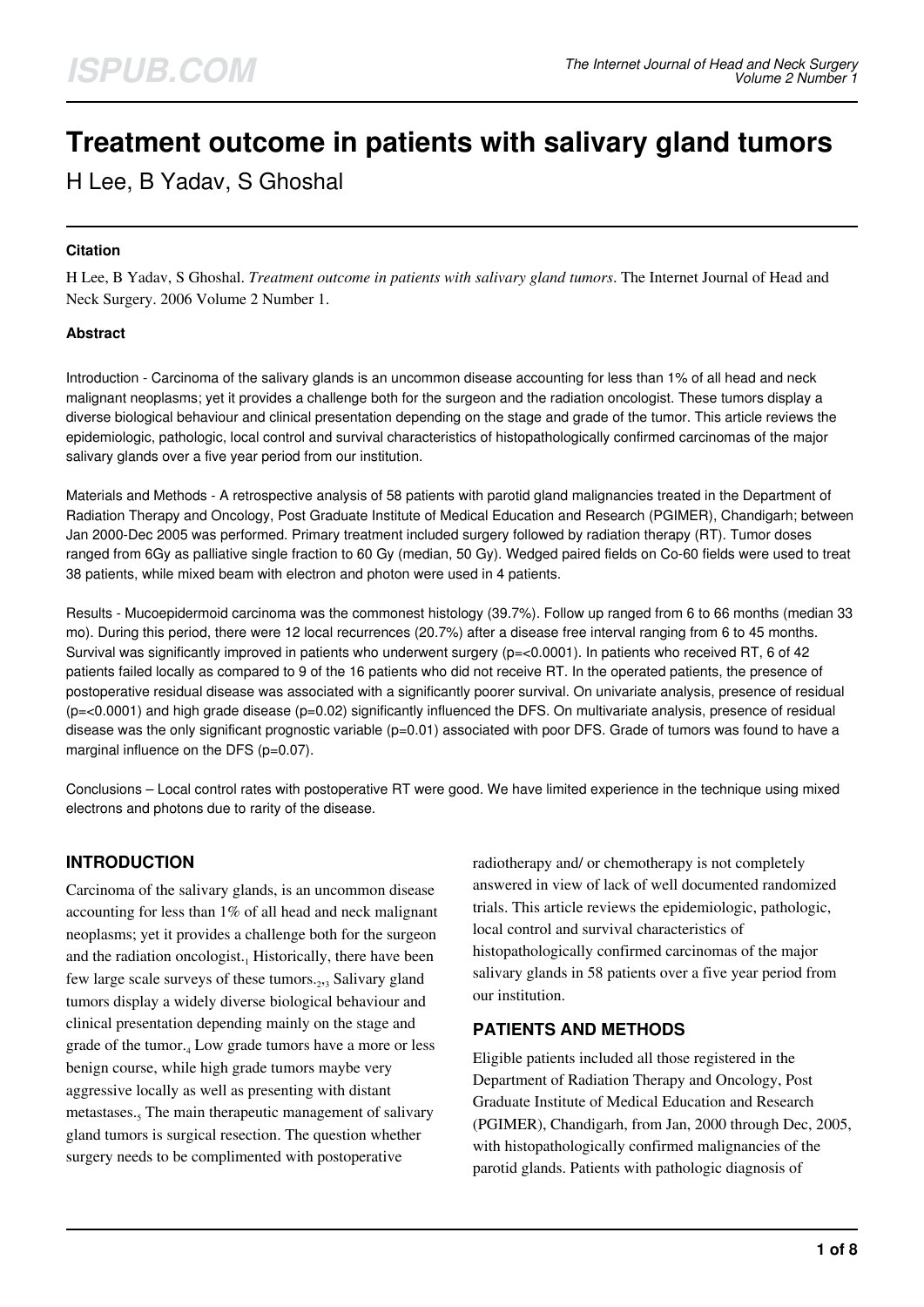sarcoma or metastatic squamous cell carcinoma to the salivary glands were excluded. Patients who did not receive any form of treatment or who were lost to follow up were excluded from our study. Data concerning patient demographics, clinical, histopathological characteristics, treatment modalities and their outcome was obtained from a retrospective review of medical records in our department. All patients fulfilled the World Health Organization criteria for the diagnosis of salivary gland tumors. $\left[\begin{smallmatrix}6\end{smallmatrix}\right]$  A total of 68 patients were registered of which 58 patients were found to be evaluable and form part of this analysis. All patients had a complete physical examination including complete hemogram, blood chemistry and a chest X-ray. CT scan or an MRI was performed in 28 patients.

The type of surgery was individualized and was dependent on multiple factors including the extent of disease, histologic diagnosis and referring surgeon. Forty two of the surgeries were performed in our institute. Forty one (77.6%) patients underwent parotidectomy, defined as superficial (21 patients), near total (15), or radical (5). The facial nerve was sacrificed in 16 patients (27.58%). Pathologically, 20(34.5%) patients had positive or close microscopic margins. Six patients (10.34%) had clinical lymphadenopathy at presentation. Fifteen patients (25.8%) had undergone neck dissections, of which 11 patients (19%) had pathologic cervical nodal disease including 2 patients who had intraparotid nodal disease.

Surgical treatment was supplemented with radiation therapy, which was delivered using either a Cobalt-60 or 6MV linac in 42 patients. Each patient's treatment was individualized based on the extent of disease and surgery. The most common radiation technique used was the wedge paired fields which were oriented primarily in an anterior- posterior direction, obliqued slightly such that anteriorly they would avoid divergence into the contralateral orbits and the contralateral parotid. Posteriorly, it was obliqued to encompass the facial canal. Since the installation of the Clinac DHX CD2300 linear accelerator in May, 2005, four patients have been treated with an ipsilateral field covering the entire parotid bed. These patient's fields were treated with a combination of high energy electrons (9-12 MeV) and 6MV photons, with a varying mix of electrons: photons of 3:1 to 4:1.

Tumor doses ranged from 6Gy as palliative single fraction to 60 Gy (median, 50 Gy). The depth of the total prescribed tumor dose ranged from 3-5 cm. Treatment of clinically and pathologically uninvolved neck was individualized, though

mainly done in high grade tumors. Patients with lymph node involvement had the lower borders of the fields extended down to encompass the nodes with a 2cm margin. The disease free survival (DFS) and overall survival (OS) were calculated using the Kaplan-Meier method. DFS was calculated from the date of diagnosis to date of detection of local or distant metastatic disease. OS was calculated from the date of diagnosis to the date of death or last follow up. One of the objectives of the present study was to assess the probability of local disease control. Statistical analysis was performed using the SPSS version 12 statistical software package.

# **RESULTS**

The median age was 42 year (range, 13- 72 years). Males and females were equal, 29 each. There was also an equal distribution of left and right sided tumors. The most common symptom prompting the patient to seek medical advice was sudden increase in size of a painless swelling which was seen in 46(79.3%) of our patients. The time interval between first noticing the mass to seeking medical advice ranged from 3 months to 20 years (median, 3 years). Seventh nerve involvement at presentation was seen in 5(8.6%) of the patients. Mucoepidermoid carcinoma (MEC) and acinic cell tumors were the most prevalent histologies encountered. At presentation 69% of the patient had an advanced disease, (32.8% stage III and 36.2% stage IV). Stage II was 29.3% and only 1.7% patients were stage I. Hitopathologically 39.7% tumors were low grade, 17.2% were intermediate grade, 32.8% were high grade, and it was not reported in10.3% of patients.

Follow up ranged from 6 to 66 months. During this period, there were 12 local recurrences (20.7%) after a disease free interval ranging from 6 to 45 months. One patient had local recurrence 4 times, while 2 patients had local recurrence twice; all 3 of these patients were salvaged with re-surgery. Four patients (6.9%) had local recurrence associated with distant metastases, 1 patient had distant metastasis, while 9 patients (15.5%) had residual disease. The distant metastases were to lung in 2 patients and 1 each to the liver, bone and chest wall. An association between local recurrence and distant metastases might be suggested since 4 of the locally recurred tumors subsequently developed distant metastases.

The median follow up duration was 33 months. Five year DFS survival was 51% (Fig-1) and 5year OS was 59% (Fig-2). At last follow up, 37(63.8%) patients were alive without disease, 14 (22.4%) patients were alive with disease,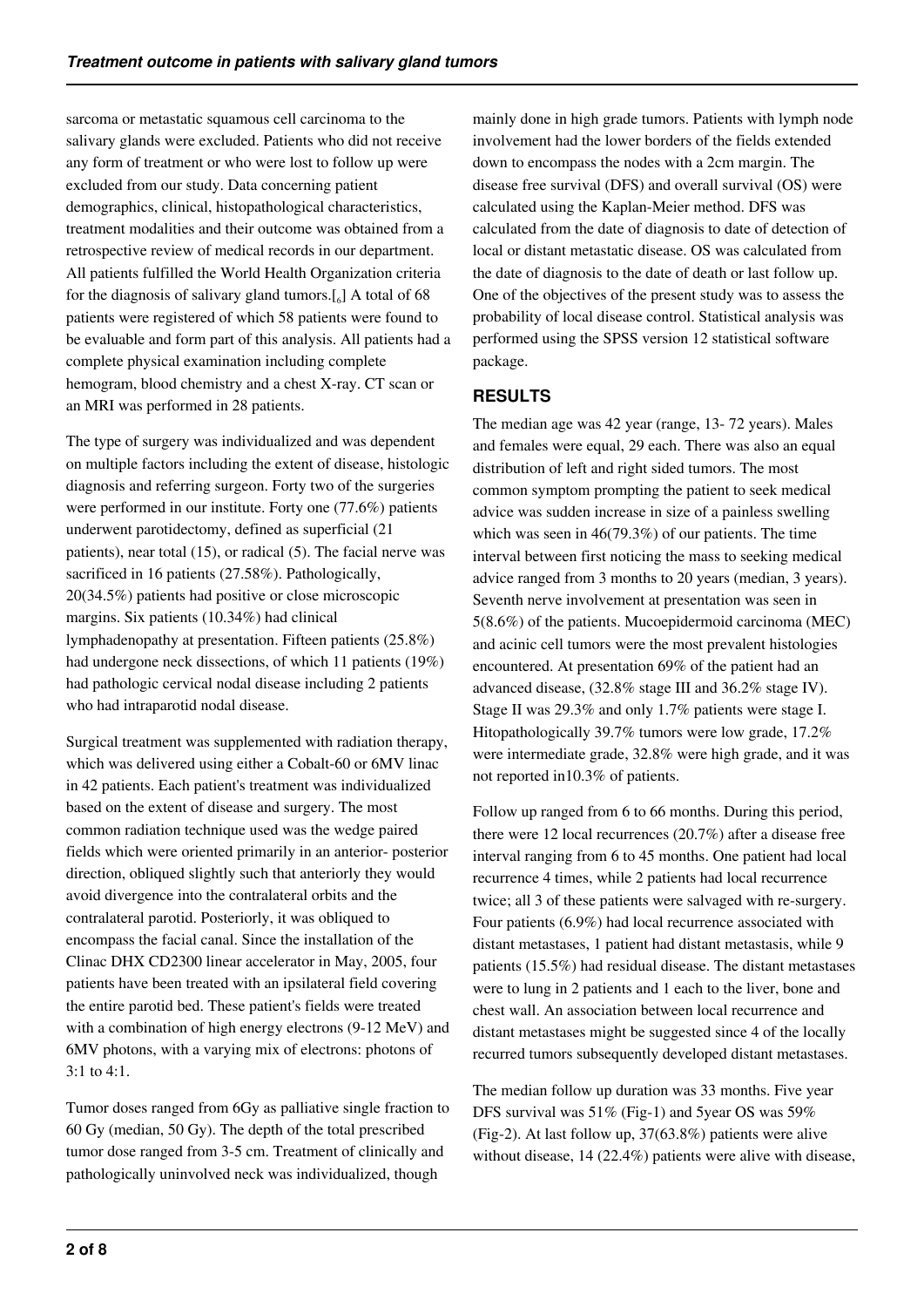while 4 patients (6.9%) had died due to the disease.

We found that survival was significantly improved in patients who underwent surgery ( $p = < 0.0001$ ). Stage IV patients were given palliative radiation. Among the patients who had undergone surgery there was no significant difference in the disease free survival between patients who had undergone total parotidectomy or a lesser procedure  $(p=0.67)$  when adjuvant radiation was given. However the postoperative residual disease in both these groups was associated with a significantly poorer survival. On univariate analysis, presence of residual (p=0.0001) and high grade

disease (p=0.02) significantly influenced the DFS. We found that intermediate grade disease had a clinical behaviour similar to that of low grade disease. High grade disease had a significantly poorer survival as compared to the intermediate and low grade tumors. On multivariate analysis, presence of residual disease was the only significant prognostic variable (p=0.01) associated poor DFS. Grade of tumors was found to have a marginal influence on the DFS (p=0.07).

In patients who received postoperative radiation there was no significant improvement in disease free survival (p=0.16), however the local control was achieved for 8-9 months.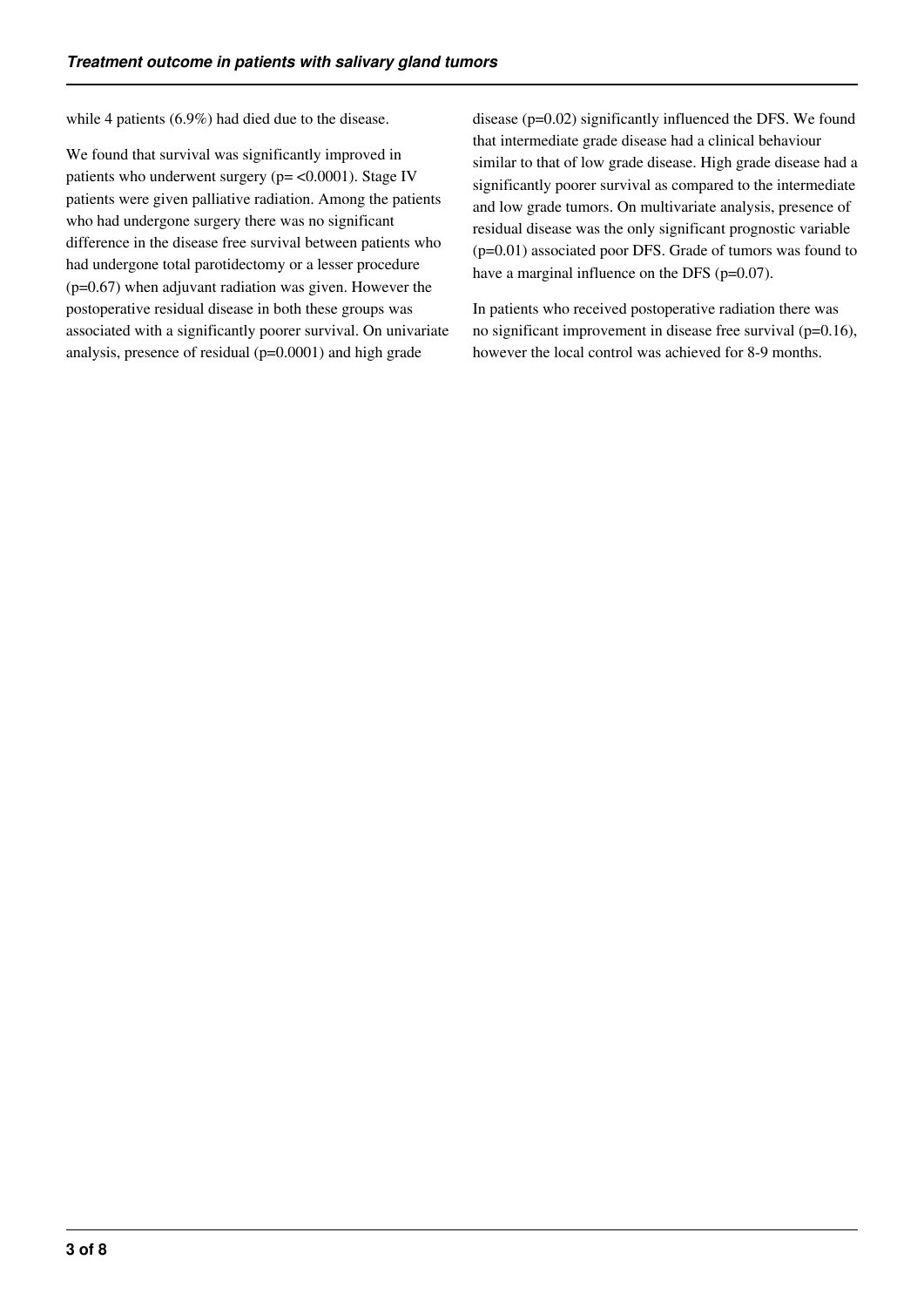# **Figure 1**

Table 1: Patient characteristics

| Number of patients      | 58             |
|-------------------------|----------------|
| Age                     |                |
| $<$ 50 $yrs$            | 38(65.5%)      |
| $>50$ yrs               | 20(34.5%)      |
| Median age              | 42 yrs         |
| Range                   | 13 yrs- 72 yrs |
| Sex                     |                |
| Males                   | 29(50%)        |
| Females                 | 29(50%)        |
| Symptoms                |                |
| Painless swelling       | $(79.3\%)$     |
| Swelling, VII nerve inv | $(8.6\%)$      |
| Painful swelling        | $(15.5\%)$     |
| Histopathology          |                |
| Mucoepidermoid ca       | 23(39.7%)      |
| Pleomorphic adenoma     | $6(10.3\%)$    |
| Acinic cell tumor       | $7(12.1\%)$    |
| Adenocarcinoma          | $5(8.6\%)$     |
| Adenoidcystic ca        | $4(6.9\%)$     |
| Basal cell adenoca      | $7(12.1\%)$    |
| Myoepithelial tumor     | $4(6.9\%)$     |
| Squamous cell ca        | $2(3.4\%)$     |
| Postop residual disease |                |
| Present                 | 20(34.5%)      |
| Absent                  | 38(65.5%)      |
| Stage                   |                |
| I                       | 1(1.7%)        |
| $\mathbb I$             | 17(29.3%)      |
| $\mathbb{I}$            | 19(32.8%)      |
| IV                      | 21(36.2%)      |
|                         |                |
| Grade of tumor          |                |
| Low                     | 23(39.7%)      |
| Intermediate            | 10(17.2%)      |
| High                    | 19(32.8%)      |
| Unknown                 | $6(10.3\%)$    |
| Nodal status            |                |
| Positive                | 11(19%)        |
| Negative                | 47(81%)        |
| Treatment               |                |
| Surgery alone           | 15(25.9%)      |
| Surgery + adjuvant RT   | 42(72.4%)      |
| Palliative RT           | 1(1.7%)        |
| Dose of RT              |                |
| Median                  | 50Gy           |
| Range                   | 6Gy to 60Gy    |
|                         |                |

#### Response to treatment

| Complete response(CR)      | 37(63.8%)  |
|----------------------------|------------|
| Partial response(PR)       | 1(1.7%)    |
| Progressive disease(PD)    | 13(22.4%)  |
| Stable disease(SD)         | 1(1.7%)    |
| Dead                       | $4(6.9\%)$ |
| Recurrence                 |            |
| Local recurrence           | 12(20.7%)  |
| Distant metastasis         | 1(1.7%)    |
| Local + distant metastases | $4(6.9\%)$ |
|                            |            |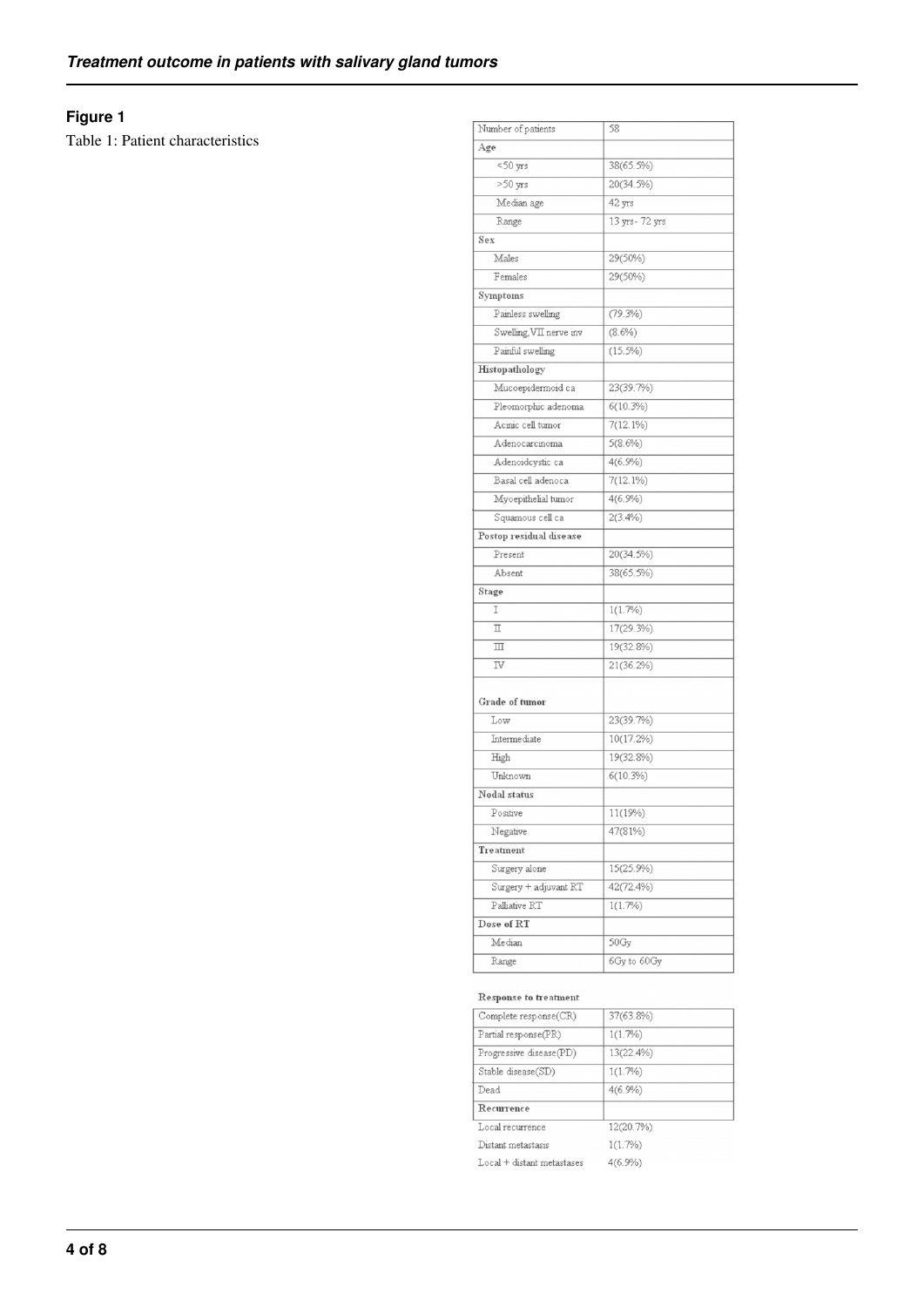#### **Figure 2**











Figure 3



DFS of low grade & intermediate versus high grade

#### **Figure 5**

#### Figure 4

DFS with and without residual disease



#### **DISCUSSION**

Salivary gland tumors are rare malignancies with variable biologic behaviour. In our department, they constitute nearly 0.5% of all malignancies and 3.7% of all head and neck malignancies. In our survey, MEC was the commonest histopathologically proven tumor at 39.7% followed by acinic cell tumor at 12.1% and adenoidcystic carcinoma (ACC) forming 6.9% of the total. This is consistent with the findings of Bhattacharyya and Fried, 6 wherein 903 patients studied, the prevalence of MEC was 40.6% and that of ACC was 2% only. Similarly, Bell et al  $\left[\right]$  reporting on 85 salivary malignant tumors found MEC to be the commonest tumor with 47% of cases followed by ACC in 18%. In our series the male to female ratio was 1:1 however other authors have reported slightly higher incidence in males  $_6$ .

Histological grade carried a statistical correlation with patient's survival. Our results suggest that intermediate grade tumors have a biological behavior closer to that of the low grade tumors. Our local control rates were 63.8%. Several series in literature have shown local control rates with surgery combined with radiation therapy to be in the range of 51 to 90%. $_{9}$ ,  $_{10}$ ,  $_{11}$ ,  $_{12}$  Our study was spanning over a shorter time period, with limited follow up. At a median follow up of 33 months, the 5 year mean overall survival in our patients was 52%. Bhattacharyya et al, 6 in SEER data spanning 10 years, at a median follow up of 51.8 months found the mean survival to be 66.6%. Our results are slightly inferior to the Western literature, as most of the patients present in advanced stage (69%), surgical techniques and partly due to the rarity and lesser experience in the management of these tumors. The 5-year overall disease specific survival rate of our patients was 59% which is very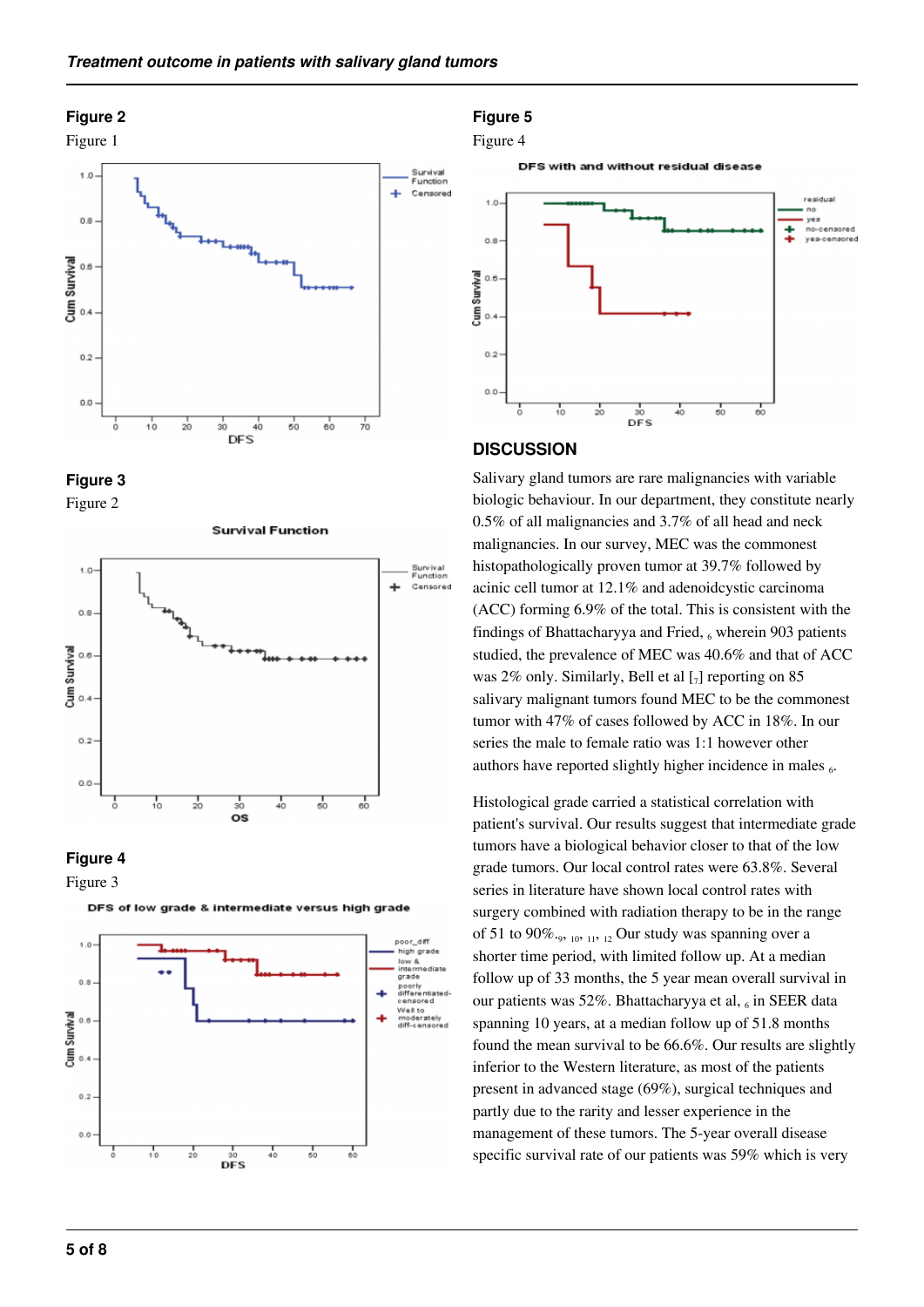much comparable to that reported by. Guzzo et al.4 and Clode et al. $_{14}$ how ever Plambecket al. $_{15}$  have reported a higher disease specific survival rate (92%). The low 5-year survival rate observed in our patients is probably due to the inadequate surgical treatment in the majority of patients due to heterogeneous surgical approaches as postoperative residual disease was seen in 20(34.5%) of our patients. It can be also is attributed to the anatomical location, extend of disease and most of the patients presenting in advanced stage (70%). Histological grade and residual disease after surgery were factors carrying a statistical correlation with DFS. Patients with low and intermediate grade tumors had 5 year DFS of 88% (Fig 3) as compared to high grade tumors where it was only 59% (p=0.021). Similarly patients with residual disease after surgery had DFS of only 40% as compared to 83% (Fig 4) in patients who had no residual disease when treated with radiotherapy (p=0.040).

Patients with residual disease left after surgery 43% had poorly differentiated histology, other factor leading to such a poor local control. All of them received postoperative radiotherapy showed a potential benefit to control locoregional recurrences. Similar studies suggest an improved locoregional disease control in patients who received adjuvant radiotherapy. $_{16,17,18}$  Tran et al. $_{18}$ questioned the beneficial effect of postoperative radiotherapy in patients with disease free margins and proposed its use in patients with positive margins or when evidence of recurrence is present.

Our experience with the use of mixed beams with electrons and photons is also at a learning stage, till so far only 4 of our patients have been treated using the combination. Mendenhall et al,  $\begin{bmatrix} 1 \\ 13 \end{bmatrix}$  reported on the role of radiation therapy in treatment of salivary gland tumors mentioned that lack of randomized studies does not allow the assessment of efficacy of adjuvant radiotherapy but postoperative radiation therapy has an important role to play in patients with advanced stages, high grade and positive margins. Patients treated with surgery and adjuvant RT had improved local control compared with patients treated with RT alone, though they also stated that in advanced stages of disease, the efficacy of RT as a sole treatment modality has a curability rate of nearly 20%. Thus, it can be concluded that postoperative RT is recommended in bulky tumors with high grade irrespective of the surgical margins. Surgery followed by postoperative RT is the norm for management in our department where majority of patients present at advanced stages.

# **CORRESPONDENCE TO**

Dr Budhi Singh Yadav Senior Registrar Department of Radiotherapy and Oncology Post Graduate Institute of Medical Education and Research Chandigarh 160012, India E-mail: drbudhi@gmail.com

## **References**

1. Cutler SJ, Young JL Jr: Third National Cancer Survey: Incidence Data, Bethesda. Md, US Dept of Health, Education, and Welfare publication (NIH) 75-787. National Cancer Institute, 1975.

2. Eneroth CM. Tumors of the parotid gland. Proc Roy Soc Med 1966; 59:429-435.

3. Eneroth CM. Salivary gland tumors in the parotid gland, submandibular gland, and the palate region. Cancer 1971; 27:1415-1418.

4. Guzzo M, Andreola S, Sirizzotti G, Cantu G. Mucoepidermoid carcinoma of the salivary gland: clinicopathologic review of 108 patients treated at the National Cancer Institute of Milan. Annals of Surg Oncol 2002; 9:688-695.

5. Kokemueller H, Brueggemann N, Swennen G, Eckardt A. Mucoepidermoid carcinoma of the salivary gland- clinical review of 42 cases. Oral Oncol 2005; 41:3-10.

6. Bhattacharyya N, Fried MP. Determinants of survival in parotid gland carcinoma: a population-based study. Am J Otolaryngol. 2005 Jan-Feb; 26(1):39-44.

7. Bell RB, Dierks EJ, Homer L, Potter BE. Management and outcome of patients with malignant salivary gland tumors. J Oral Maxillofac Surg. 2005 Jul; 63(7):917-28. 8. Ellis GL, Auclair PL. Atlas of tumor pathology. Tumors of the salivary glands. Washington (DC): Armed Forces Institute of Pathology; 1996:155-373.

9. Armstrong JG, Harrison LB, Spiro RH, Fass DE, Strong EW, Fuks ZY. Malignant tumors of major salivary gland origin. A matched-pair analysis of the role of combined surgery and postoperative radiotherapy.

10. Shidnia H, Hornback NB, Hamaker R, Lingeman R. Carcinoma of major salivary glands. Cancer. 1980 Feb 15; 45(4):693-7.

11. Garden AS, el-Naggar AK, Morrison WH, Callender DL, Ang KK, Peters LJ. Postoperative radiotherapy for malignant tumors of the parotid gland. Int J Radiat Oncol Biol Phys. 1997 Jan 1; 37(1):79-85.

12. McNaney D, McNeese MD, Guillamondegui OM, Fletcher GH, Oswald MJ. Postoperative irradiation in malignant epithelial tumors of the parotid. Int J Radiat Oncol Biol Phys. 1983 Sep; 9(9):1289-95.

13. Mendenhall WM, Morris CG, Amdur RJ, Werning JW, Villaret DB. Radiotherapy alone or combined with surgery for salivary gland carcinoma. Cancer. 2005 Jun 15; 103(12):2544-50.

14. Clode AL, Fonseca I, Santos JR, Soares J. Mucoepidermoid carcinoma of salivary glands: a reappraisal of the influence of tumor differentiation on prognosis. J Surg Oncol 1991; 46:100-6.

15. Plambeck K, Fredrich RE, Schmelzle R. Mucoepidermoid carcinomaof salivary gland origin: classification, clinicalpathologicalcorrelation, treatment results and long term follow-up in 55 patients. J Craniomaxillofac Surg 1996; 3:139-203.

16. Chung CT, Sagerman RH, Ryoo MC, King GA, Yu WS, Dalal PS. The changing role of external-beam irradiation in the management of malignant tumors of salivary glands. Radiology 1982; 145:175-7.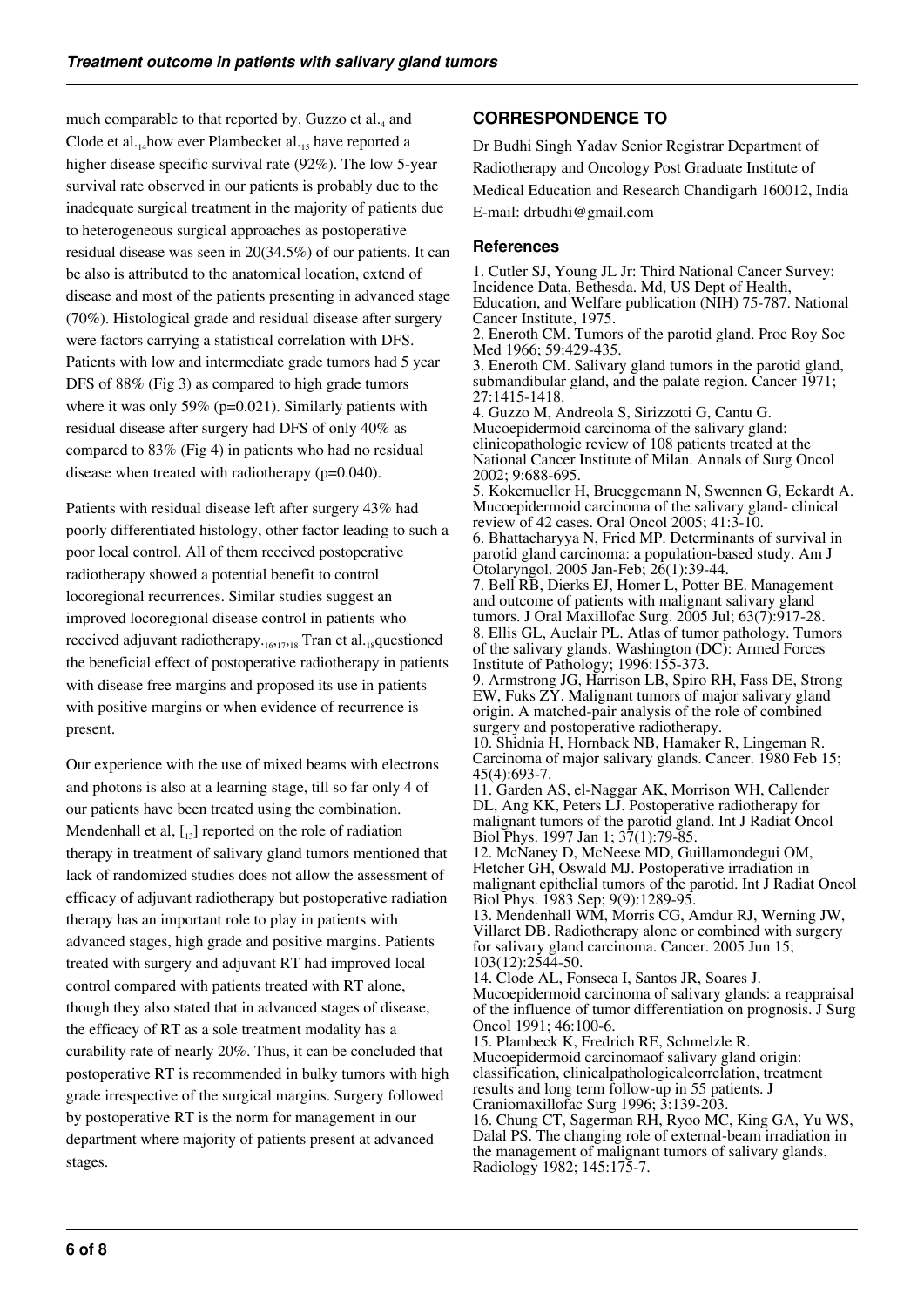17. Hosokawa Y, Shirato H, Kagei K, Hashimoto S, Nishioka T, Tei K,et al. Role of radiotherapy for mucoepidermoid carcinoma of salivary gland. Oral Oncol 1999; 35:105-11.

18. Tran L, Sadeghi A, Hanson D, et al. Major salivary gland tumors: treatment results and prognostic factors. Laryngoscope 1987; 97:1139-44.